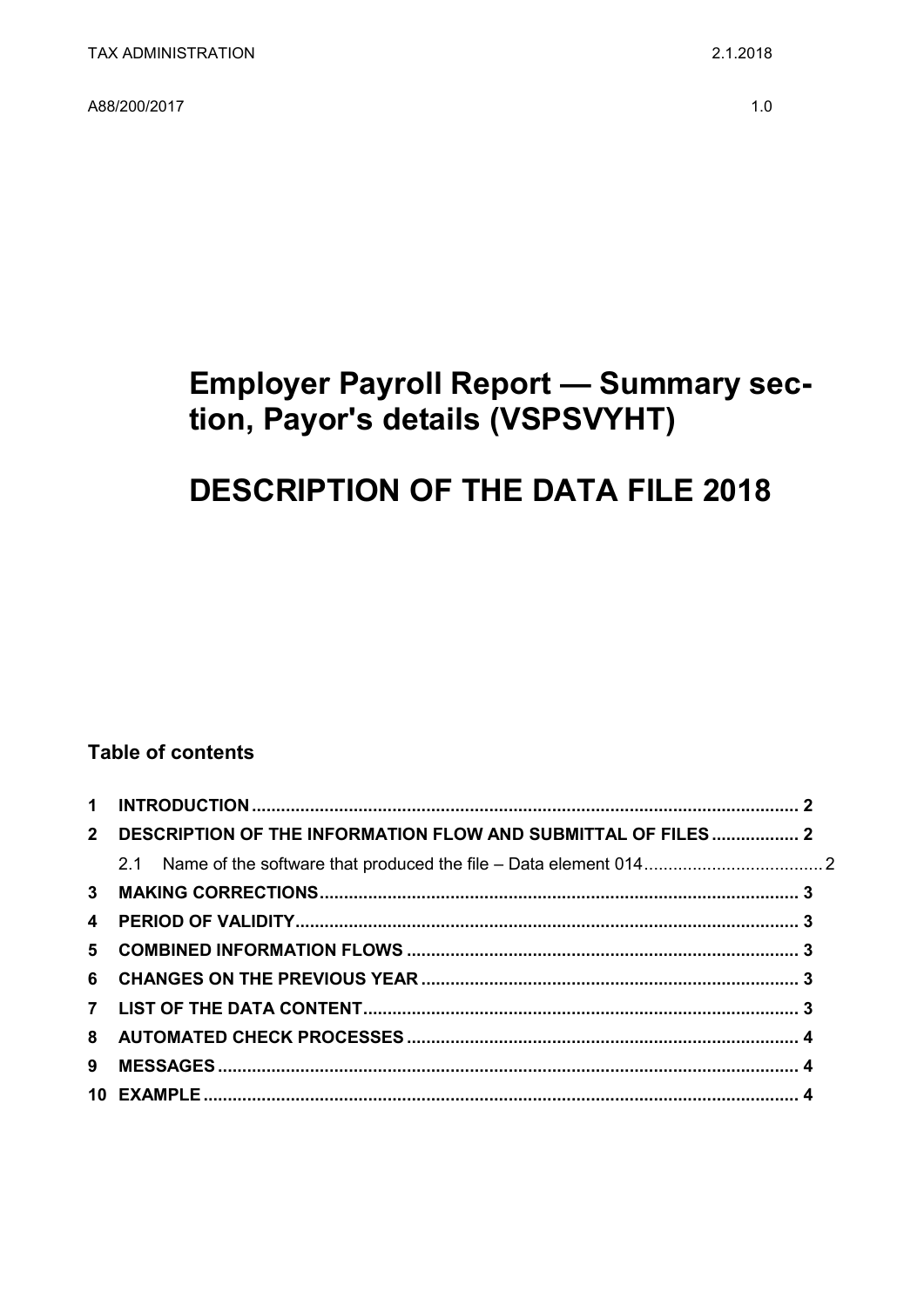## **Version history**

| <b>Date</b> | Version | <b>Description</b>                                                          |
|-------------|---------|-----------------------------------------------------------------------------|
| 2.1.2018    | 1.0     | First release concerning the 2018 taxable year.                             |
| 14.11.2018  |         | The due date was corrected to 4 February 2019 (previous version had 5 Feb). |

#### <span id="page-1-0"></span>**1 INTRODUCTION**

This guidance explains the structure of the required inbound file and the check procedures that follow. For more information, see tax.fi > About us > Information and material on taxation > IT developers > e-Filing guidance > Electronic filing of information returns General description.

#### <span id="page-1-1"></span>**2 DESCRIPTION OF THE INFORMATION FLOW AND SUBMITTAL OF FILES**

Create your filing as instructed in this section to report the required information on the employer or payor. It is mandatory to include a contact person's name and telephone number whenever amounts of money have been paid to someone and you report information on the employer or payor. Give the payor-specific information once in a calendar year only.

For more information and instructions, go to the 'Annual Information Returns' pages of the Website, > Forms > Annual information.

For more information on how filers must identify themselves electronically, on the requirements on Katso ID and Katso Role, and on the information flow's check routine for authorizations, click [here.](https://www.ilmoitin.fi/webtamo/sivut/IlmoituslajiRoolit?kieli=en&tv=VSPSVYHT)

### <span id="page-1-2"></span>**2.1 Name of the software that produced the file – Data element 014**

This data element (014) is mandatory, for purposes of identification, in the VSPSERIE, VSPSERIK, VSPSKUST, VSRAERIE and VSPSVYHT annual information flows.

In the future, the entry in 014 must contain the Business ID of the software provider company and two additional control characters. An underscore is required between the Business ID and the control characters. For the Business ID, it is mandatory to follow the exact format. The control characters are intended for the software provider company, so they can identify their software product according to their own needs.

The format of the name of software (014) data element is the following: Y-TUNNUS AN2 (12 characters in total)

Example:

The provider of the "AccountingPro" software application has 6606611-7 as its Business ID. The provider not only sells "Accounting Pro" but also another application called "PayrollPro".

The entry in this data element should be:

014: 6606611-7\_AP (Accounting Pro)

014: 6606611-7\_PP (Payroll Pro)

If the software company does not have a Finnish Business ID, the dummy value 0000000-0 is permitted, for example, you can enter: 0000000-0\_U1.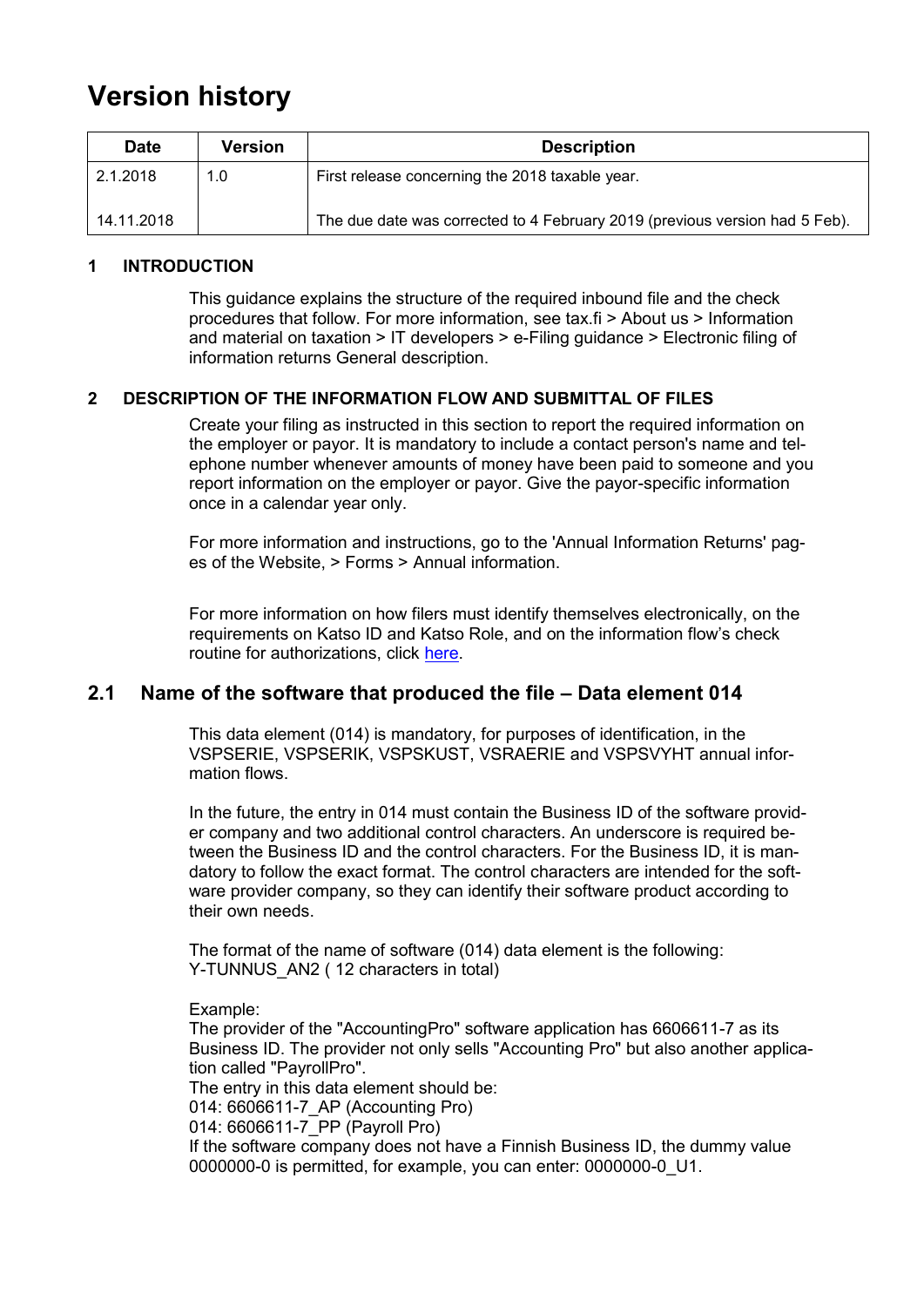If the software is developed independently by the payer reporting the annual information, enter the Business ID of the payer company in this field. Add control characters as appropriate.

#### <span id="page-2-0"></span>**3 MAKING CORRECTIONS**

For more information, see tax.fi > About us > Information and material on taxation > IT developers > e-Filing guidance > Making corrections to e-filed submittals of information returns.

Please note the special requirement regarding this information flow: We recommend that when making corrections, filers use the same information flow, and the same software, as they used for the original submittal.

#### <span id="page-2-1"></span>**4 PERIOD OF VALIDITY**

This specification sets out the requirements of file formatting that come into force 25 January 2018 and continue to be in force until a new version of this specification is released.

Due date for filing is 4 February 2019.

#### <span id="page-2-2"></span>**5 COMBINED INFORMATION FLOWS**

You may send us the following flows in the same computer file as you are sending your VSPSVYHT flow:

- − VSRAERIE
- − VSPSERIE or VSPSERIK+VSPSKUST
- − VSRAERIE

#### <span id="page-2-3"></span>**6 CHANGES ON THE PREVIOUS YEAR**

| <b>Version</b> | Data name | Data element    | <b>Description</b> |
|----------------|-----------|-----------------|--------------------|
|                | 15-18/058 | Year of payment | Year changed       |

#### <span id="page-2-4"></span>**7 LIST OF THE DATA CONTENT**

| Position   Code   P/V |     |   | L/T | <b>Description</b>                                                                                                                             | <b>Format</b>      | <b>Permissible</b><br>values |
|-----------------------|-----|---|-----|------------------------------------------------------------------------------------------------------------------------------------------------|--------------------|------------------------------|
| $1-8$                 | 000 | P |     | File identifier                                                                                                                                | AN <sub>8</sub>    | <b>VSPSVYHT</b>              |
| 10                    | 082 | v |     | <b>Deletion</b>                                                                                                                                | A1                 | D                            |
| $15 - 18$             | 058 | P |     | Year of payment<br>The year of payment is the calendar year when<br>wages were paid.                                                           | <b>VVVV</b>        | 2018                         |
| $20 - 32$             | 010 | P |     | Payor's ID                                                                                                                                     | ALITP     HETU     |                              |
| 36-65                 | 041 | v |     | Name of contact person                                                                                                                         | AN30               |                              |
| 72-84                 | 042 | v |     | Contact person's telephone                                                                                                                     | AN13               |                              |
| 86-98                 | 080 | V |     | Account operator's Business ID                                                                                                                 | <b>YTUNNUS</b>     |                              |
| 101-113               | 650 | V |     | Total wages paid out by a substitute payor (such as R10,2<br>KELA) for which the actual employer has paid the<br>health insurance contribution |                    |                              |
| 140-152               | 631 | v |     | Amounts deducted from the health insurance con-                                                                                                | R <sub>10</sub> ,2 |                              |